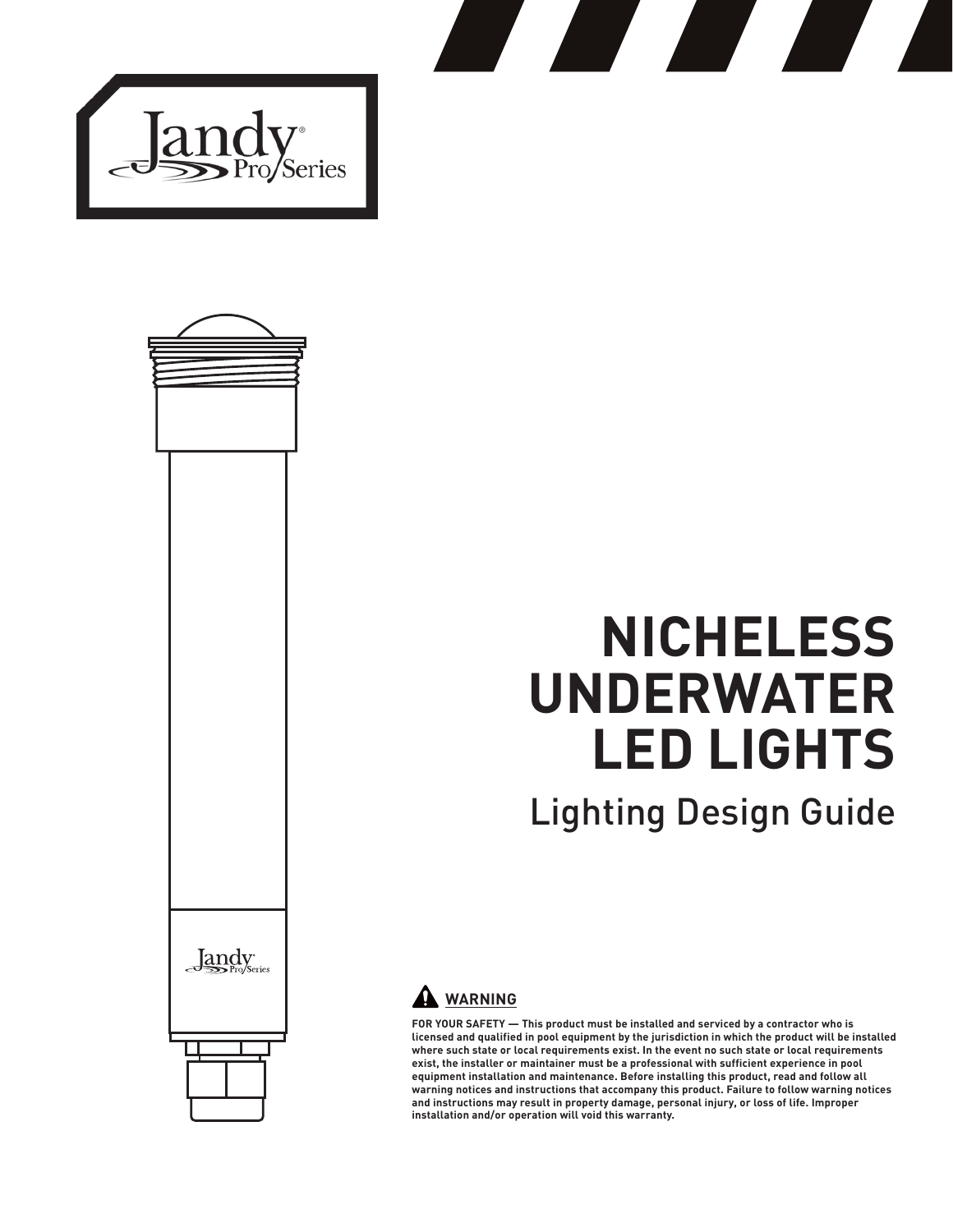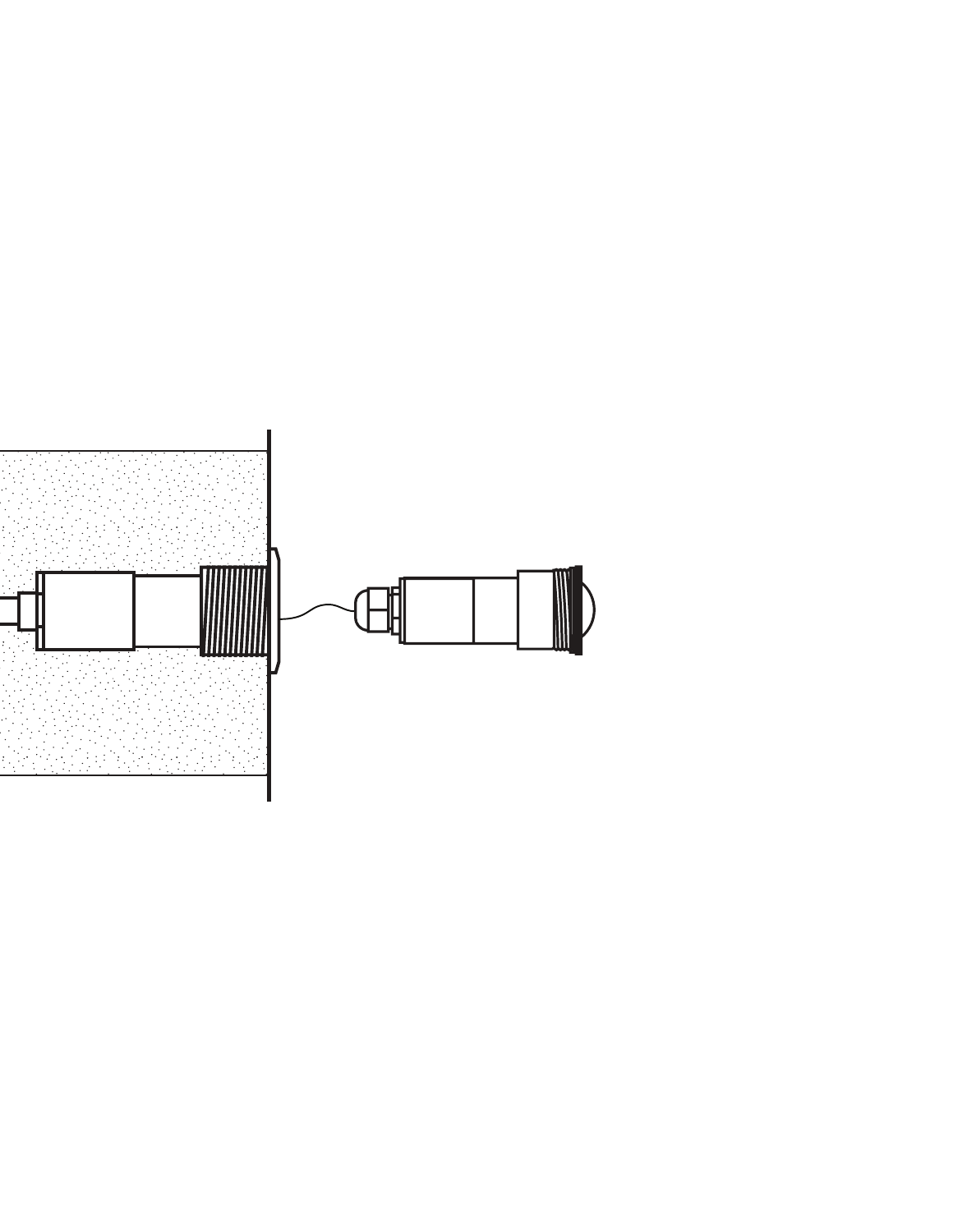# **STATISTICS**

### **LIGHTING DESIGN GUIDE**

Lighting adds drama to any pool and spa. Proper light placement plays a big part in maximizing beauty and safety, and following some industry guidelines ensures you're getting the optimum lighting effect for your customers.

In this quide, we'll cover what to keep in mind before you install pool lights to get the most out of the installation.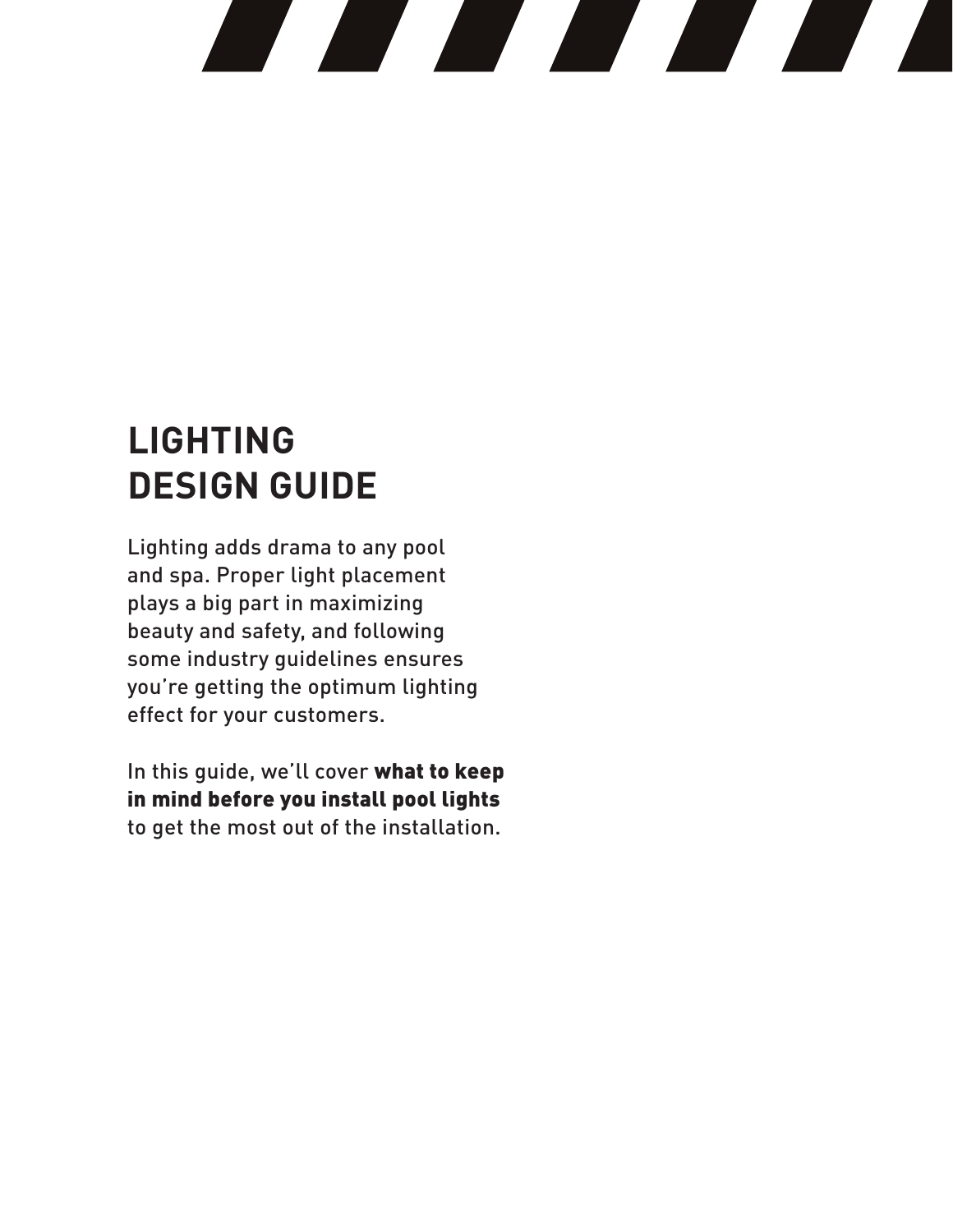### **GENERAL DESIGN 1.**

In this section, we'll cover the basics of light design and installation. What follows are best practices for the most effective pool and spa lighting.



# **ORIENTATION PLACEMENT**

- » Whenever possible, position light fixture so the beam is directed away from the house.
	- » For example, if the pool is perpendicular to the house, place lights on either side of the pool.
	- » If the pool is parallel to the home, place the lights on the house side facing away so that the homeowner and guests are not looking directly into the beams of light.
- » Use multiple lights along a side of the pool not facing the house to obtain an even distribution of light throughout the pool.



- » In the deep and shallow ends, lights should be placed 9"–12" below the water so that all pool lights are even on the wall.
- » Lights in sun shelves/baja benches should be positioned 4" below water level.
- » Lights in spas should be placed below the bench or in the foot well.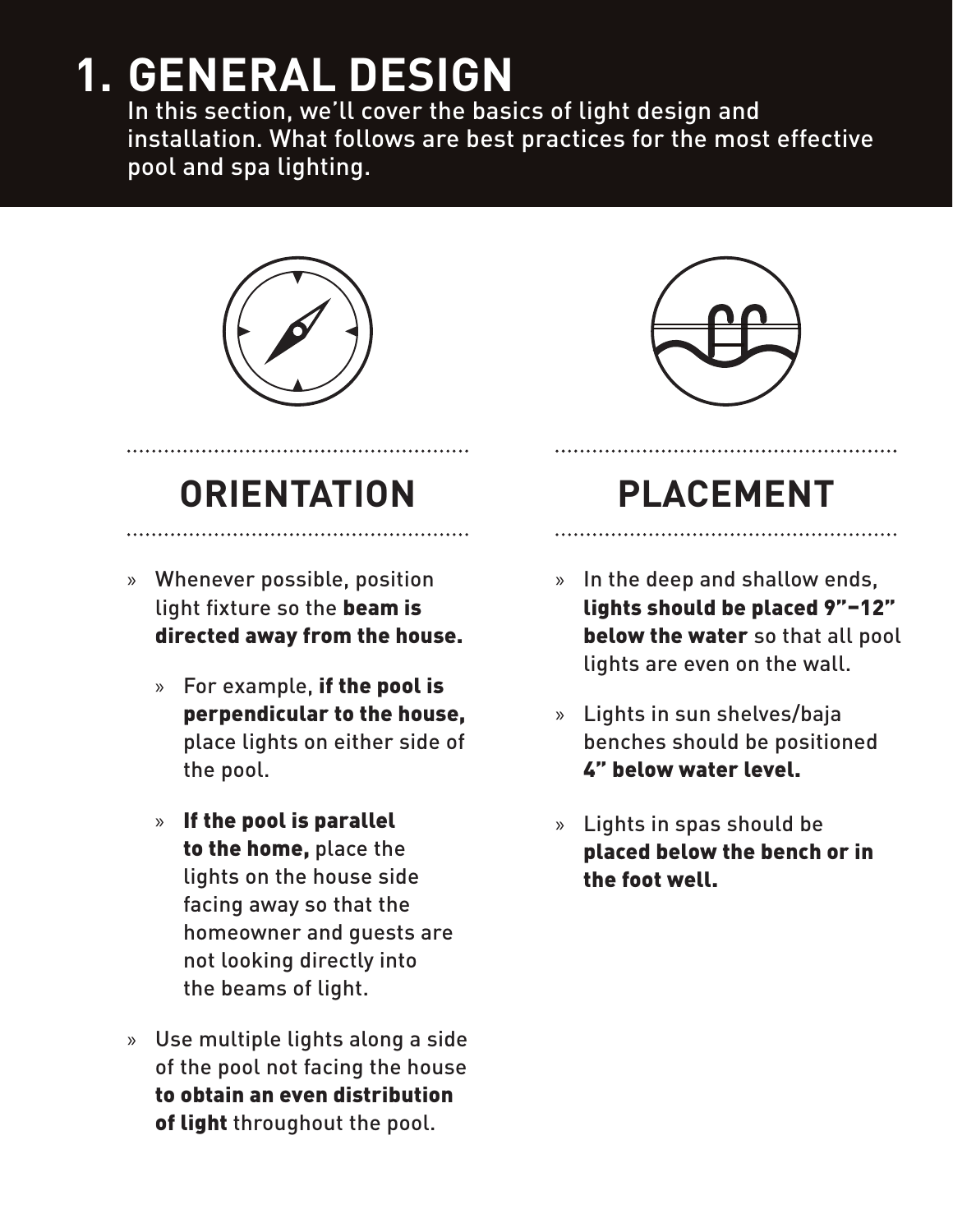

- » For fitness use: lap pools should always be lit from the side so swimmers don't swim into the light's beam.
- » For family use: be sure to light all safety areas such as pool steps, entrances and exits.
- » For aesthetics: keep lights flush with the wall of the pool in an inlet fitting that is 1½" in diameter. Our White-Only nicheless lights are dimmable for customized brightness.



## **USE FINISH**

- » For light to medium pool finishes we recommend color lights as follows:
	- » Distance of coverage 16' and under, go with 20W color lights.
	- » Distance of coverage over 16' and up to 22', go with 30W color lights.
- » For dark finishes, use the White-Only lights as the colors from the colored lights will be absorbed by the finish.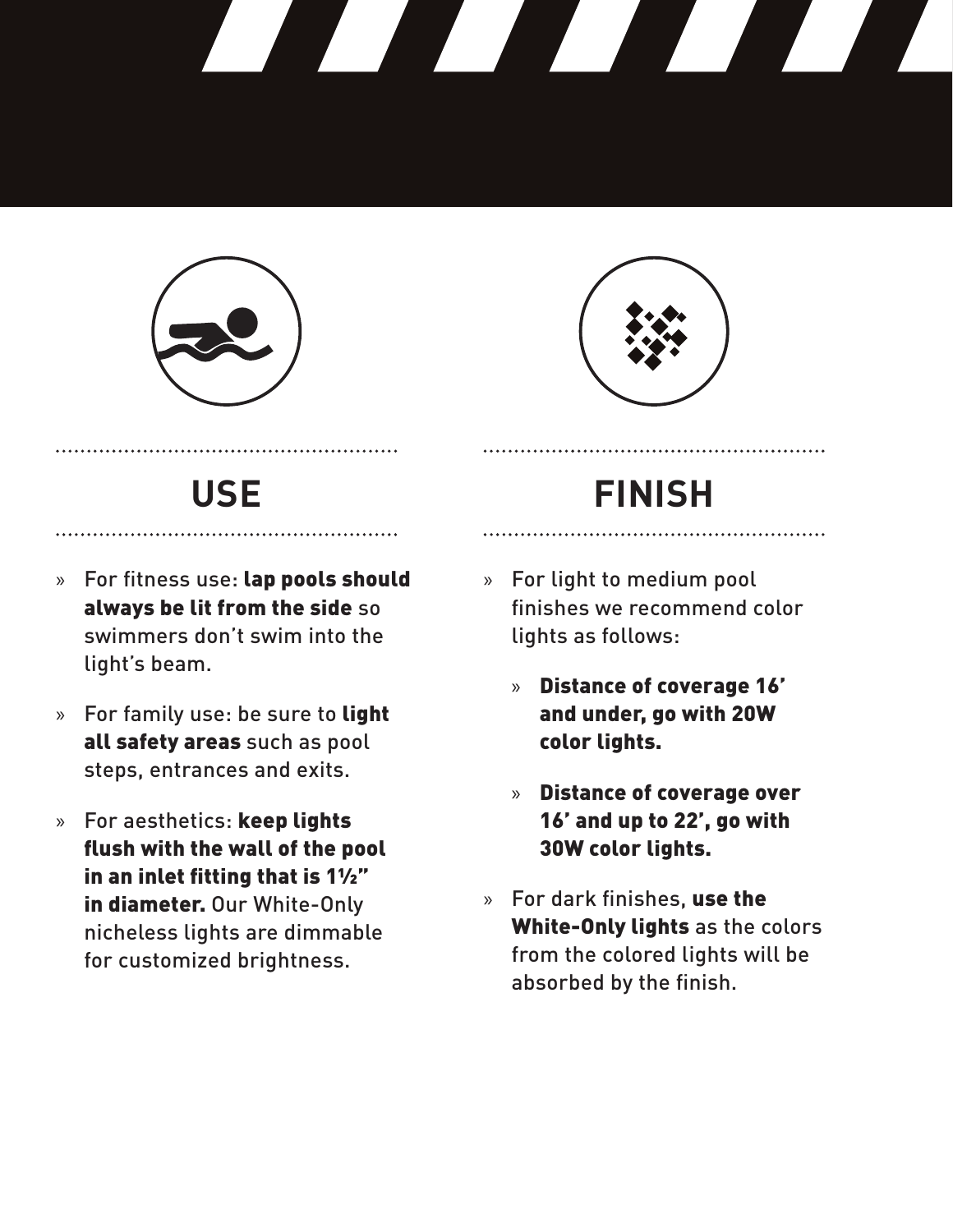# **1. GENERAL DESIGN**

Continued — Below are rules of thumb for the number of lights by the square footage of the pool with the main determining factor the lightness or darkness of the finish.

### RECOMMENDED LIGHT COVERAGE BY SQUARE FOOTAGE

\*(1 light per sq. ft. range listed below)

| <b>Description</b>                                                                                                                                                                                                   |    | <b>Power (Watts) Square Footage*</b> |
|----------------------------------------------------------------------------------------------------------------------------------------------------------------------------------------------------------------------|----|--------------------------------------|
| <b>Light Finish</b><br><b>Colored Lighting Specs</b>                                                                                                                                                                 | 9  | $125 - 165$                          |
|                                                                                                                                                                                                                      | 20 | $165 - 215$                          |
|                                                                                                                                                                                                                      | 30 | $215 - 260$                          |
| <b>Medium Finish</b><br><b>Colored Lighting Specs</b>                                                                                                                                                                | 9  | $100 - 135$                          |
|                                                                                                                                                                                                                      | 20 | $135 - 175$                          |
|                                                                                                                                                                                                                      | 30 | $175 - 225$                          |
| <b>Dark Finish</b><br><b>White Lighting Specs</b><br>To get best reflective illumination<br>in dark finish pools, go with white<br>(dimmable) lights. White is at<br>least twice the brightness of color<br>by size. | 9  | $100 - 135$                          |
|                                                                                                                                                                                                                      | 20 | $135 - 175$                          |
|                                                                                                                                                                                                                      | 30 | $175 - 225$                          |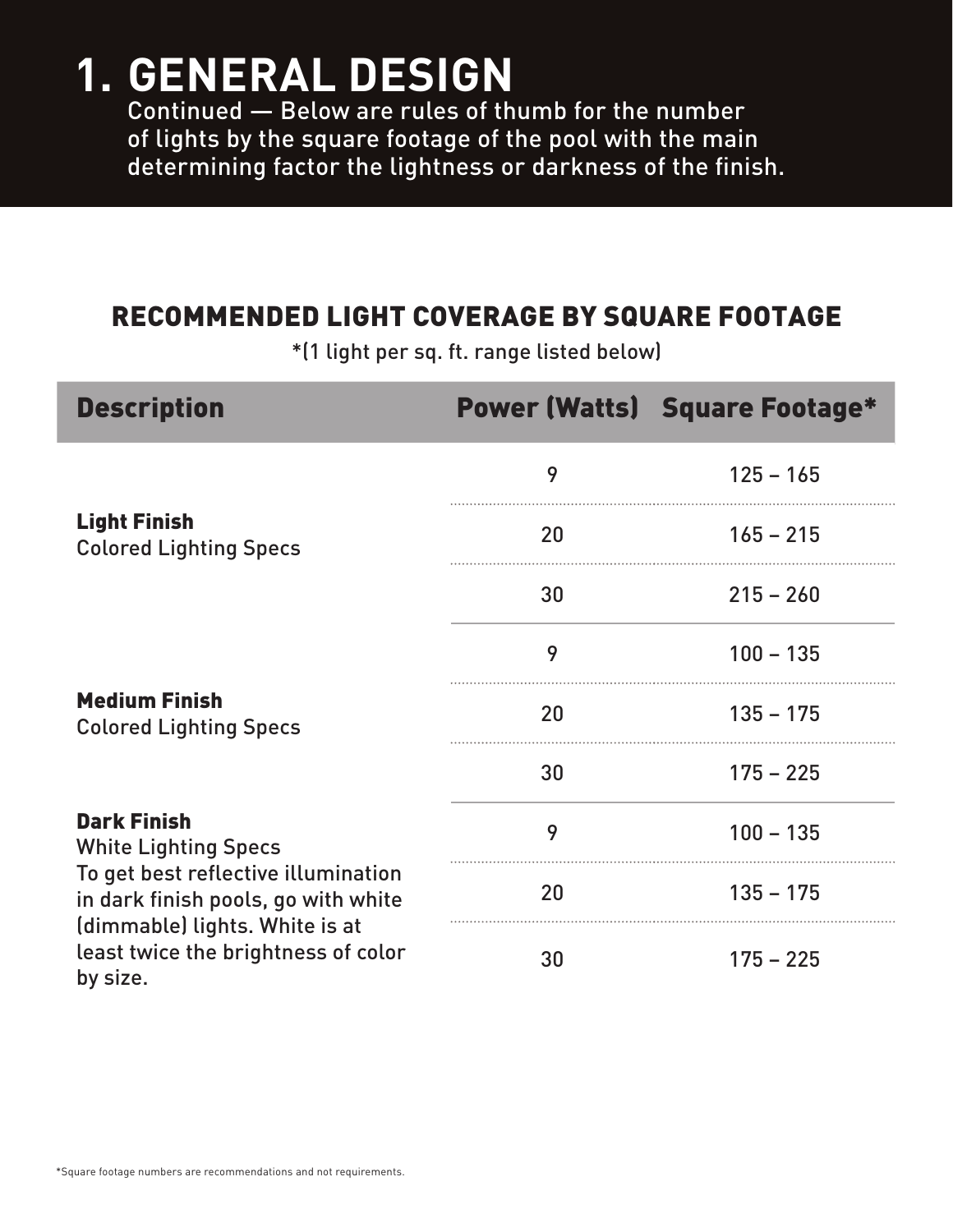

RESIDENCE

LIGHT FINISH = WHITE PLASTER OR WHITE MARCITE

MEDIUM FINISH = LIGHT BASE PLASTER WITH MEDIUM-COLORED PEBBLES (BLUE PEBBLES, LIGHT GREEN, ETC.)

DARK FINISH = BLUE/GRAY BASE PLASTER WITH DARK PEBBLES (TAHOE BLUE, FRENCH GRAY, BLACK SATIN)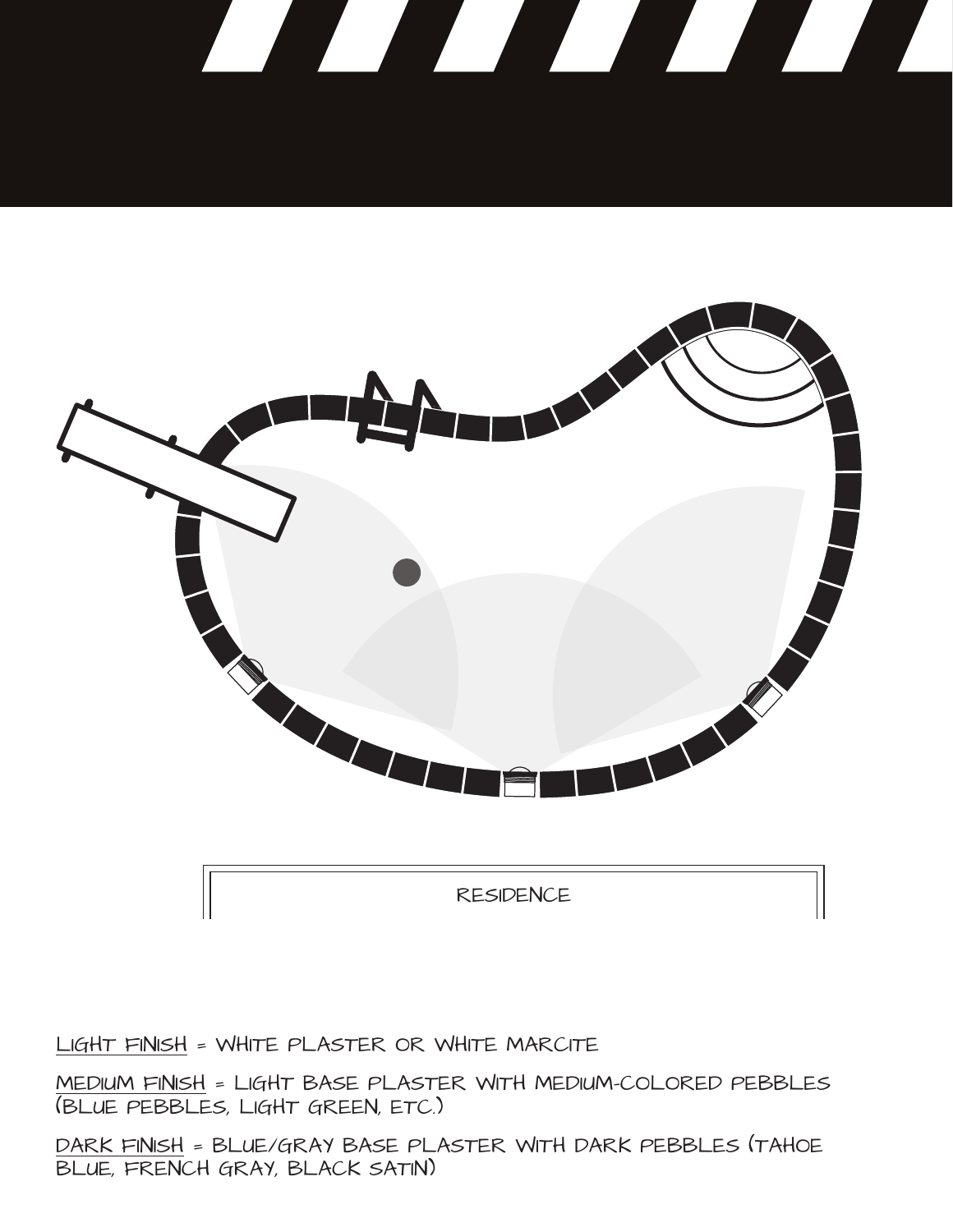# **EXAMPLE CONFIGURATIONS 2.**

Below we include the most common pool and spa configurations you'll encounter on your projects along with the recommended number of lights and ideal placement for even illumination.







LIGHT FINISH = COLOR 20W MEDIUM FINISH = COLOR 30W / WHITE 20W DARK FINISH = WHITE 20W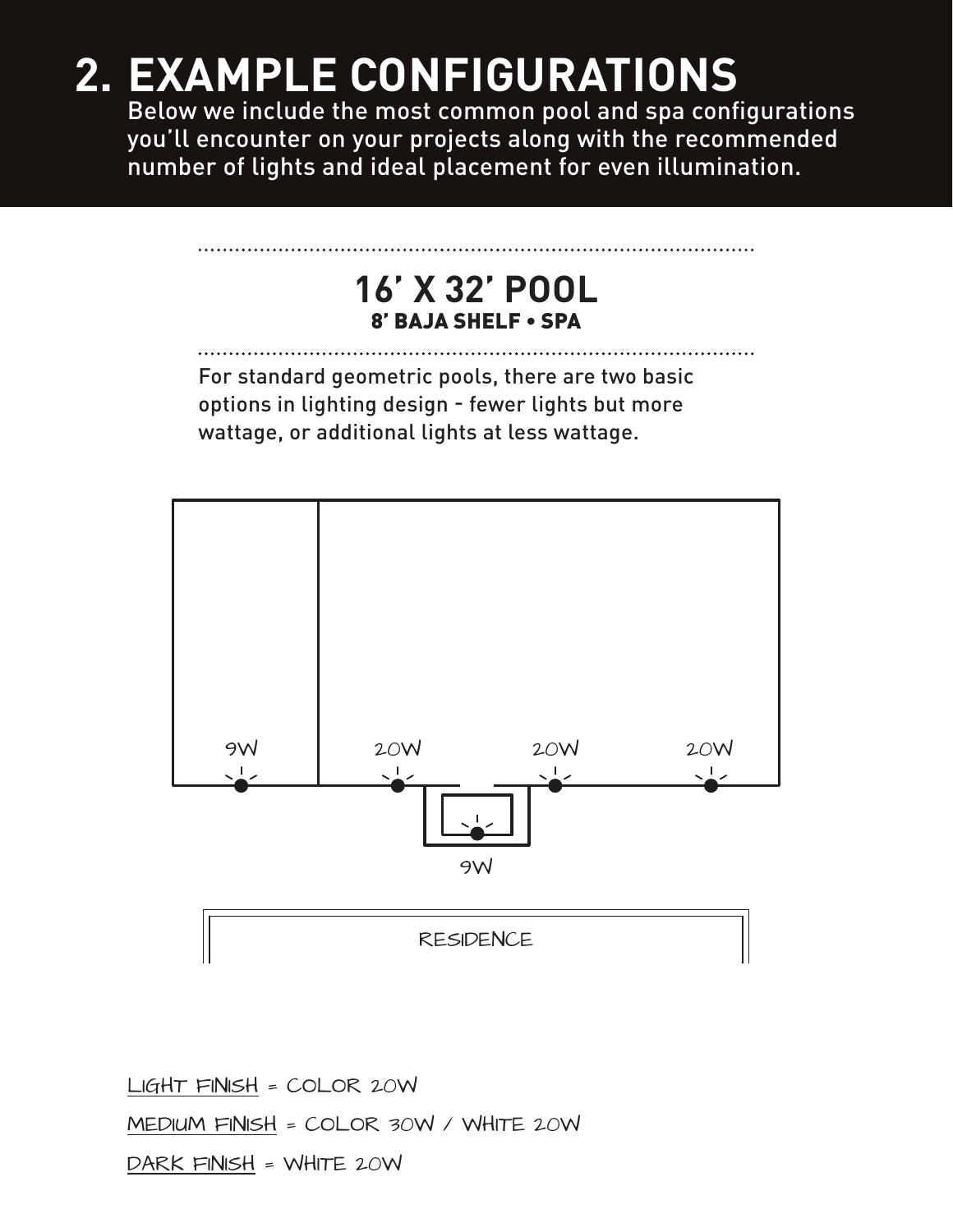LIGHT FINISH = COLOR 20W MEDIUM FINISH = COLOR 30W / WHITE 20W DARK FINISH = WHITE 20W









### **16' X 32' POOL** 8' BAJA SHELF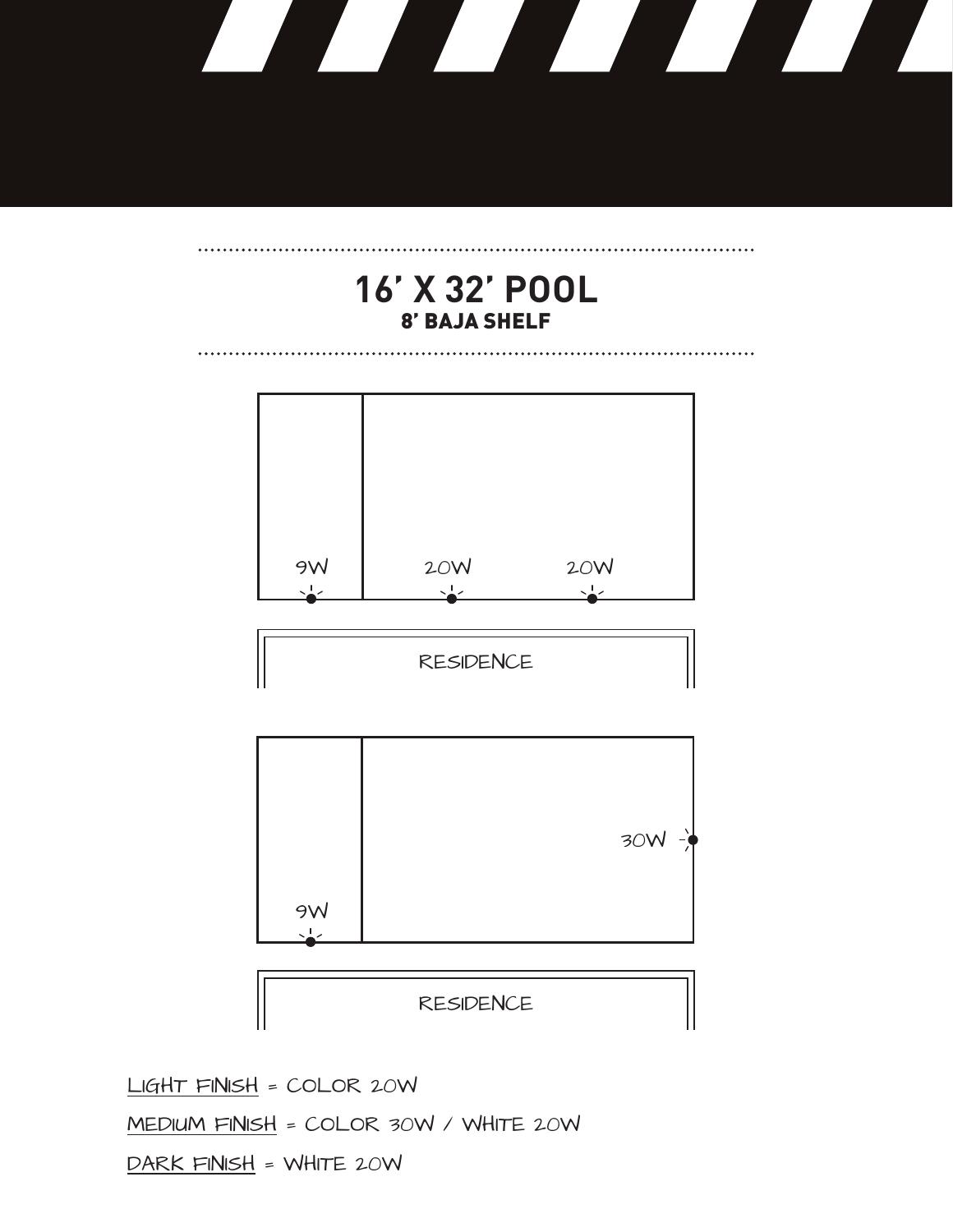### **EXAMPLE CONFIGURATIONS 2. Continued**



LIGHT FINISH = COLOR 20W MEDIUM FINISH = COLOR 30W DARK FINISH = WHITE 30W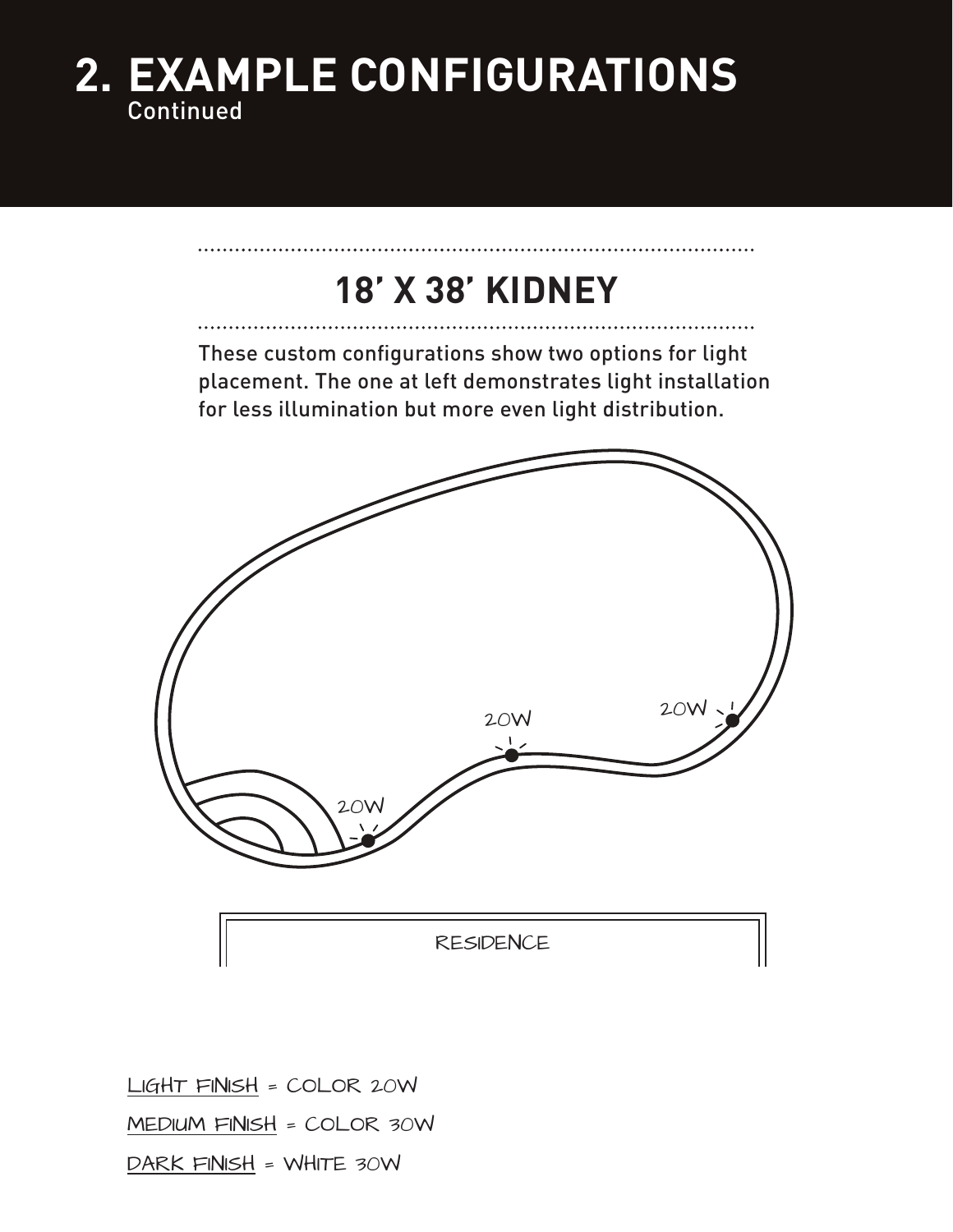

LIGHT FINISH = 30W COLOR MEDIUM FINISH = 30W COLOR DARK FINISH = 30W WHITE (RH SIDE), 20W WHITE (LH SIDE)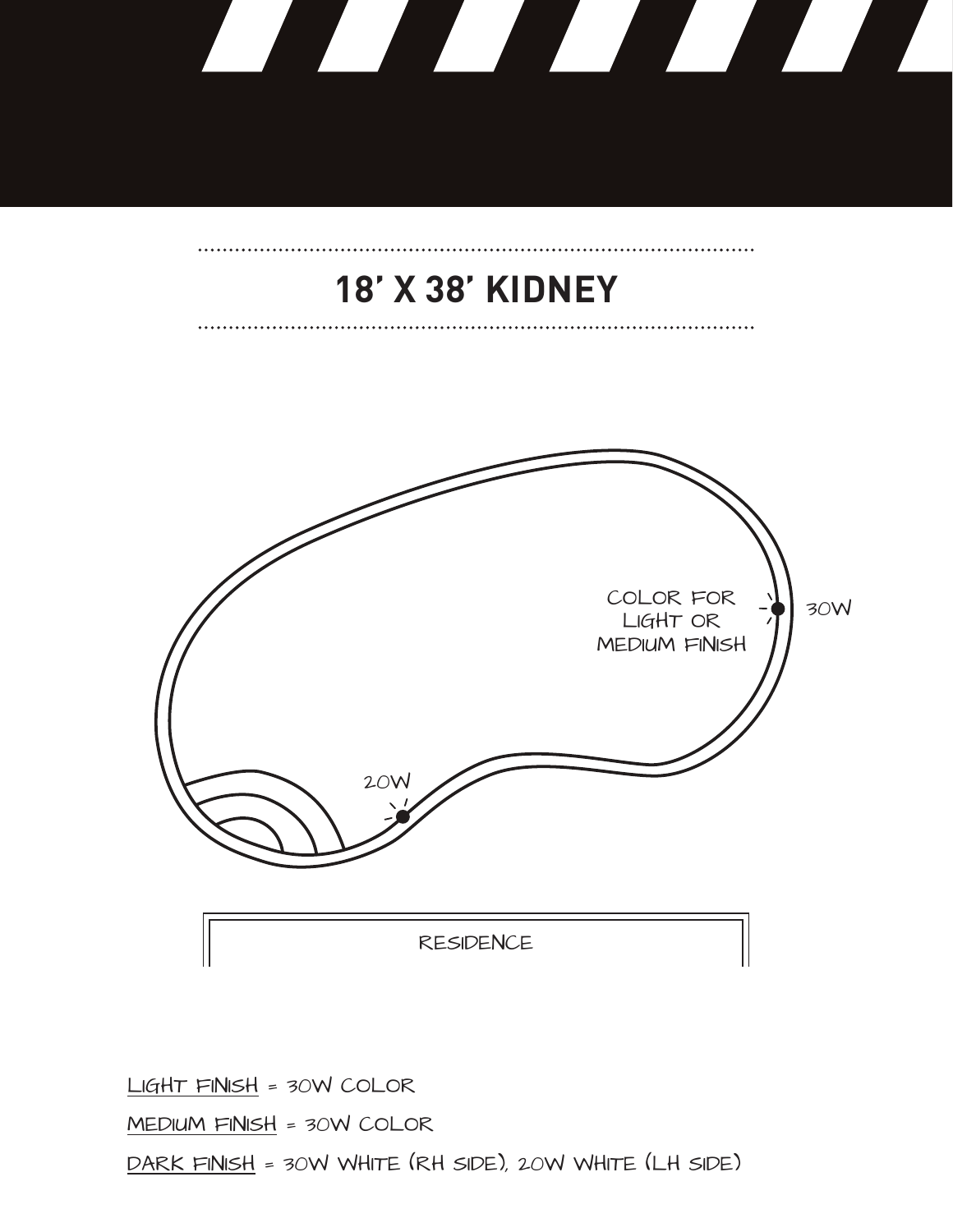### **EXAMPLE CONFIGURATIONS 2.**  Continued



LIGHT FINISH = COLOR OR WHITE 20W MEDIUM FINISH = COLOR 30W DARK FINISH = WHITE-ONLY 20W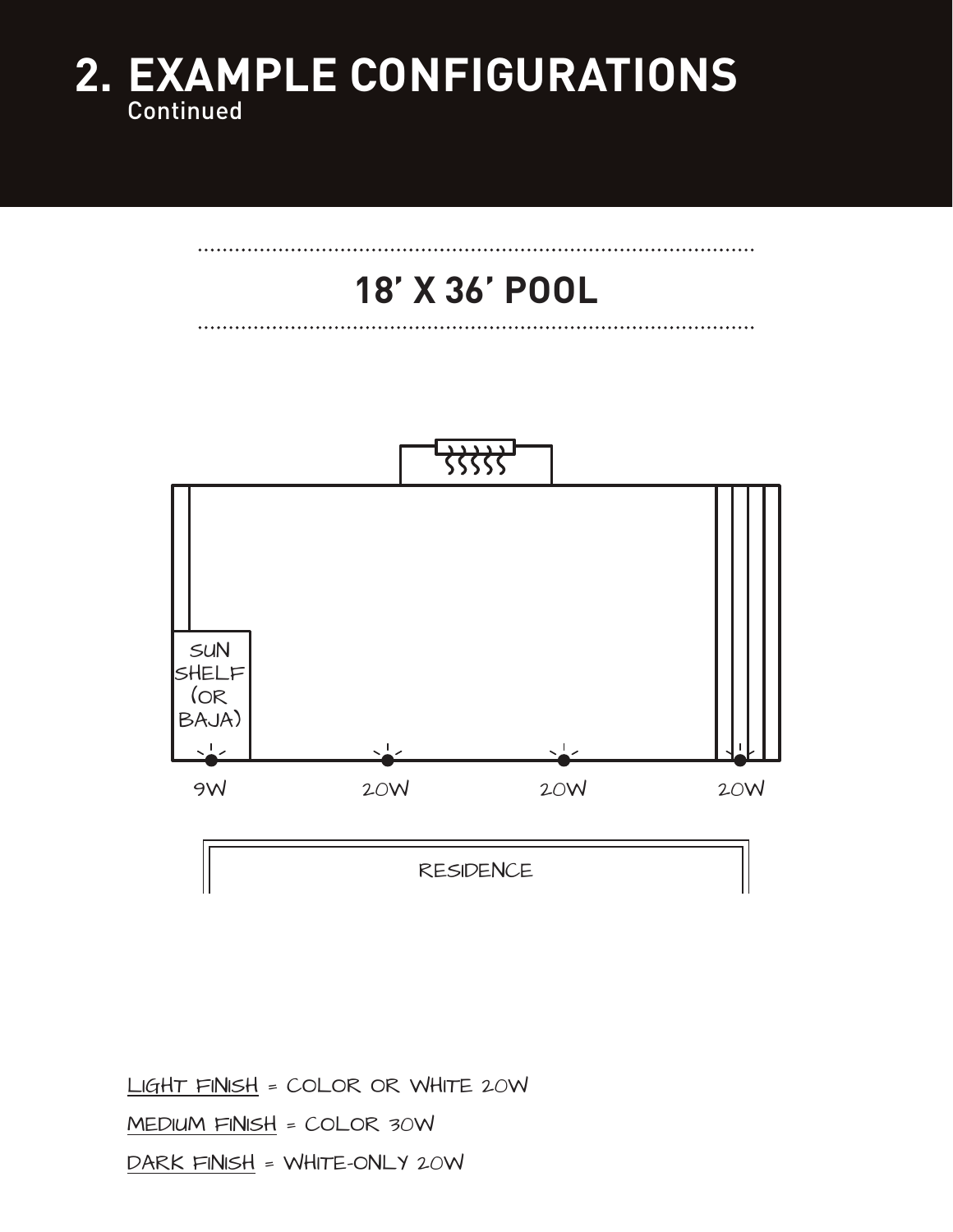

### **40' VANISHING EDGE POOL**

NICHELESS LIGHTS IN BASIN PLACED VERTICALLY 20W



RESIDENCE

LIGHT FINISH = COLOR 20W MEDIUM FINISH = COLOR 30W DARK FINISH = WHITE-ONLY 30W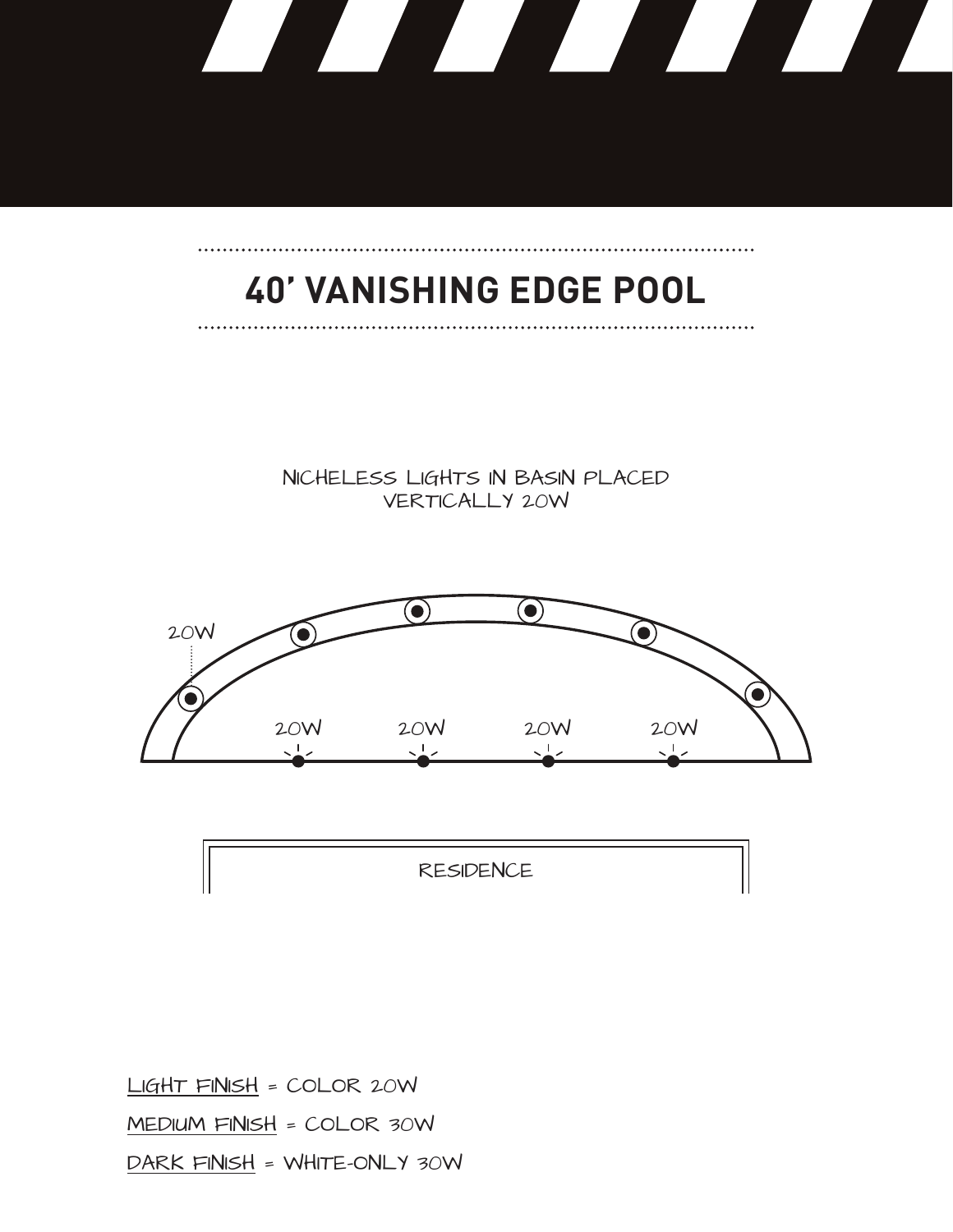# **3. DOS AND DON'TS**

Here we list general rules of thumb for optimum pool and spa lighting. Please note that what to do is as important as what not to do.



**DIRECTION**—Make sure lights (beams) are shining away from the house.



**SAFETY**—Always light the safety areas (steps, pool entrance and exit).



**WATERFALLS**—All X-Stream Waterfalls (lit with fiber) are lit with 30W light drivers and are best with color or white LED drivers. You can choose a color or white driver depending on how you are lighting the pool. White will always be the brightest.



**BUBBLERS**—Are best placed in open areas, such as baja shelves.



**LAP POOLS**—Always light lap pools by placing all lights on the long wall, and facing away from the house.



**DARK SPOTS**—Try to eliminate dark spots/blind spots in areas caused by design of the pool. Generally it is better to install more lower wattage lights than fewer higher wattage lights. Adding more lights helps create an even glow.



**BENCH**—If you have a bench that runs along the length of the pool, install a light 6" below the bench to reduce shadows.



**CIRCUIT**—Make sure all lights are on the same on/off circuit. If you are synchronizing lights, this is very important.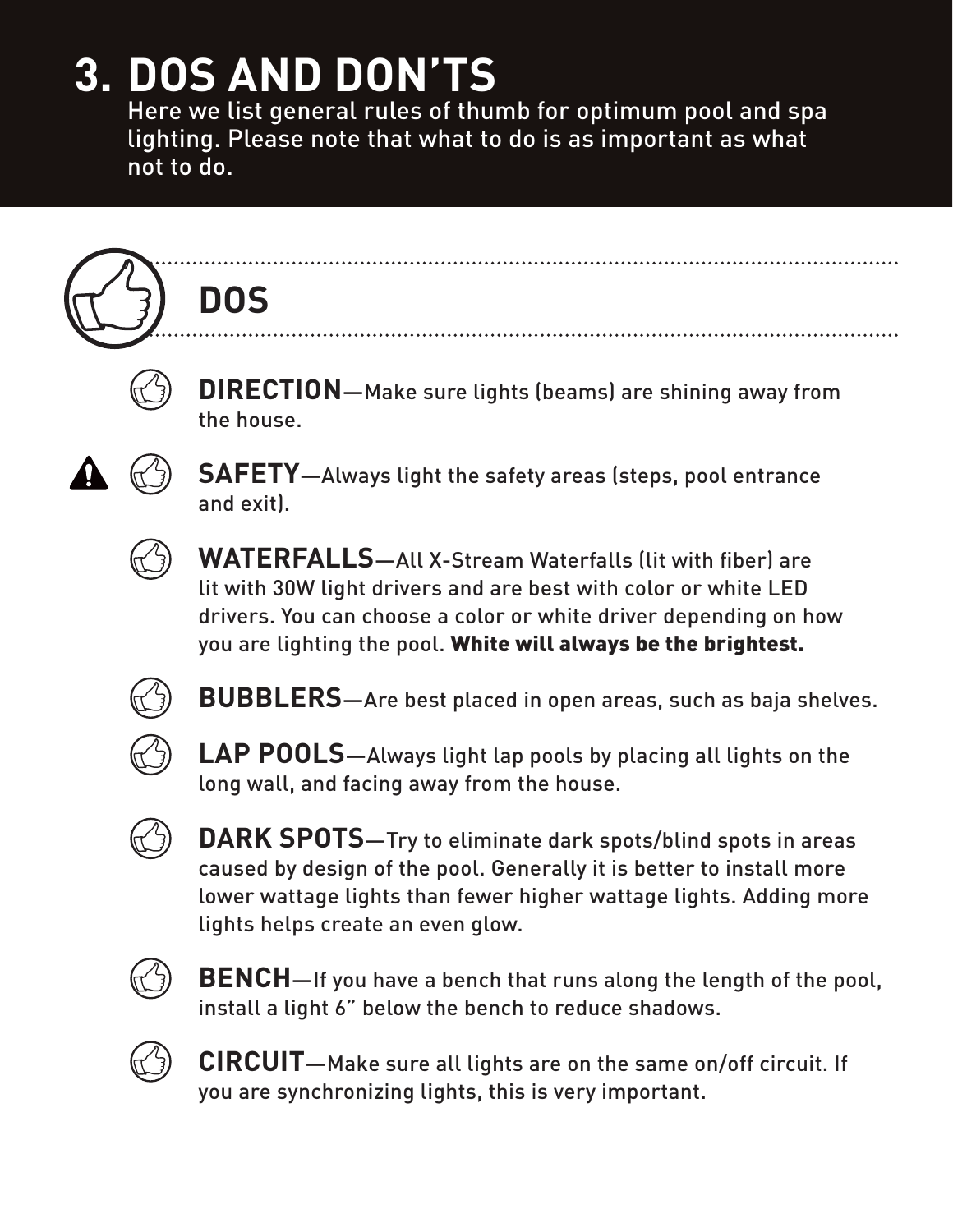



**DARK FINISH POOLS**—Don't use color lights in dark finish pools. Dimmable white lights deliver twice the brightness by size.



**TESTING LIGHTS**—Don't test lights with line voltage. Our lights are low-voltage and must be attached to 12V in the transformer. Read the instructions with the transformer to ensure you are using 12V.



**TRANSFORMER**—Make sure you use the proper transformer. For instance, don't put (5) 20W lights on a 100W transformer. There is no safety factor on the transformer for electrical surges. Instead, go with a 300W transformer that has extra "room" for surges. Use only a transformer that has been certified by a Nationally Recognized Testing Laboratory (NRTL) as complying with the applicable requirements of UL 379 — The Standard for Power Units for Fountain, Swimming Pool, and Spa Luminaires.



**BENCH**—If a bench is located on the side of the pool where it's recommended pool lights be installed, be sure to locate the lights 6" below the bench. This will ensure that floor shadows are reduced.



**BUBBLERS**—Don't place bubblers in corners, three sided boxes, or close together. The back splash from the wall will create turbulence and affect the form of the water plume.



**WATTAGE**—Keep a wattage safety factor of 15%.



**LIGHTS ON SUN SHELVES/BAJA SHELVES**—Locate lights so that they are at least 4" below water level.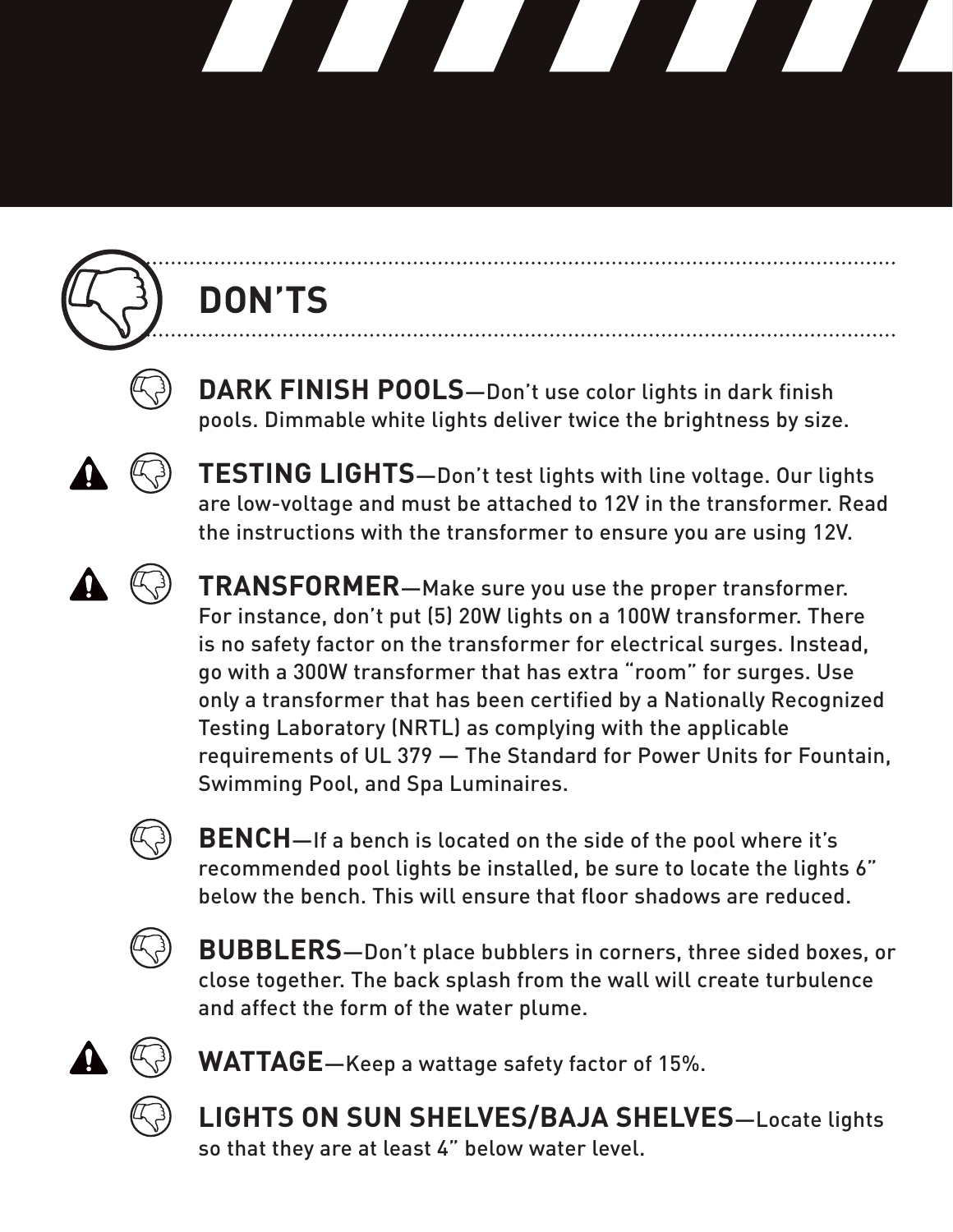# **4. RECOMMENDED APPLICATIONS**

What follows are our lighting design expert's recommendations for which light size and type is best for specific applications.



» 9W lights are best for small spas and sun shelves (baja benches).



### **9W LIGHTS 20W LIGHTS**

» 20W lights are best for even distribution of light along the pool's surface.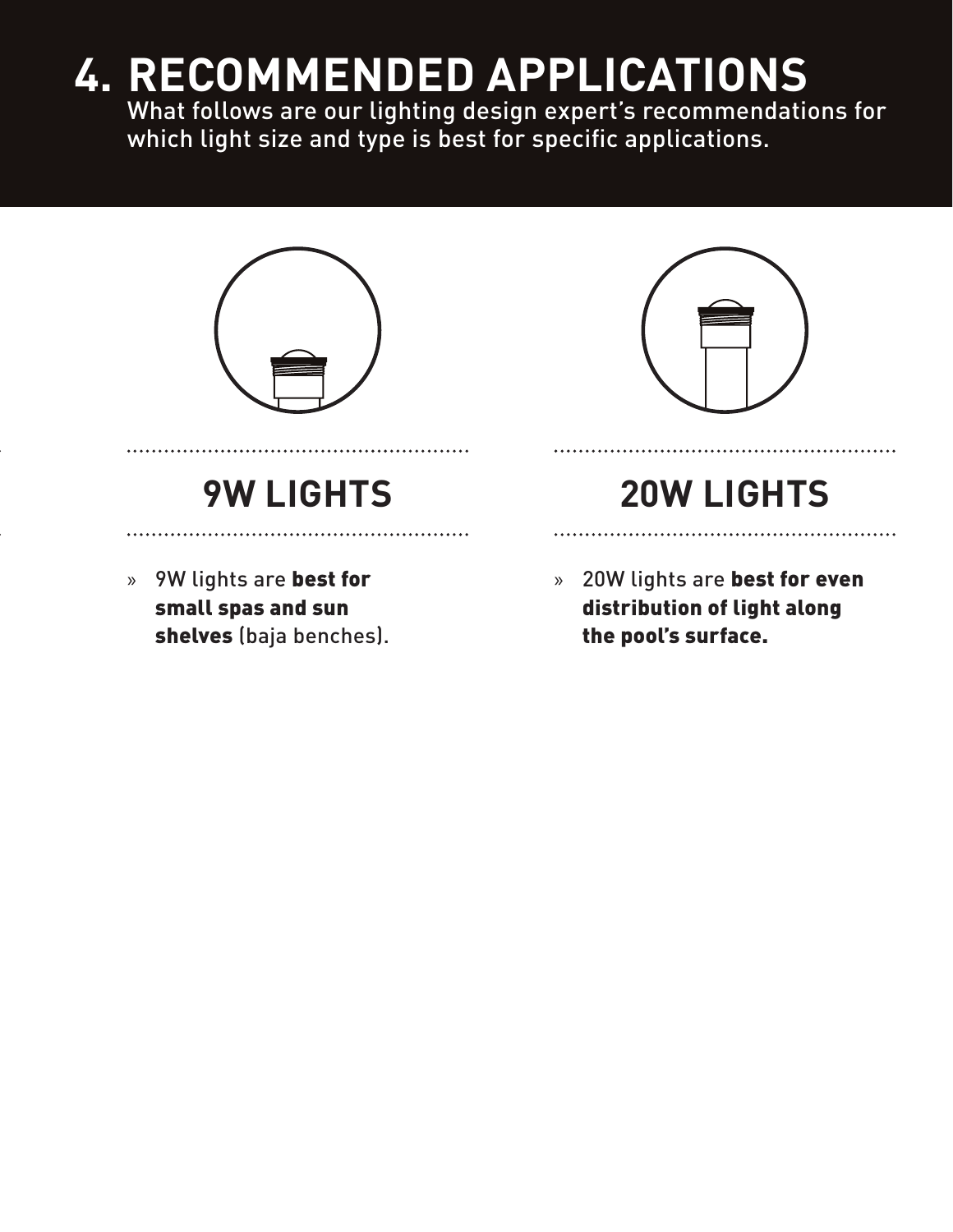

### **30W LIGHTS SPA LIGHTS**

» 30W lights are best for smaller pools where you have one light in the pool underneath the diving board.



- » Spa lights always go below the bench (the foot well). Avoid placing lights over a bench in the pool areas because that placement will stop the light from reflecting on the pool's surface.
- » If there is a bench that runs alongside the length of the pool and it is on the house side, please make sure that those lights are placed below the bench. Benches will go down 12"–18" below the water's surface, so if the lights have to be placed at 24" in this scenario, that's OK. For sun shelves or baja shelves, position the lights halfway down and at least 4" below water level. Most sun shelves are 8" to 12" below water.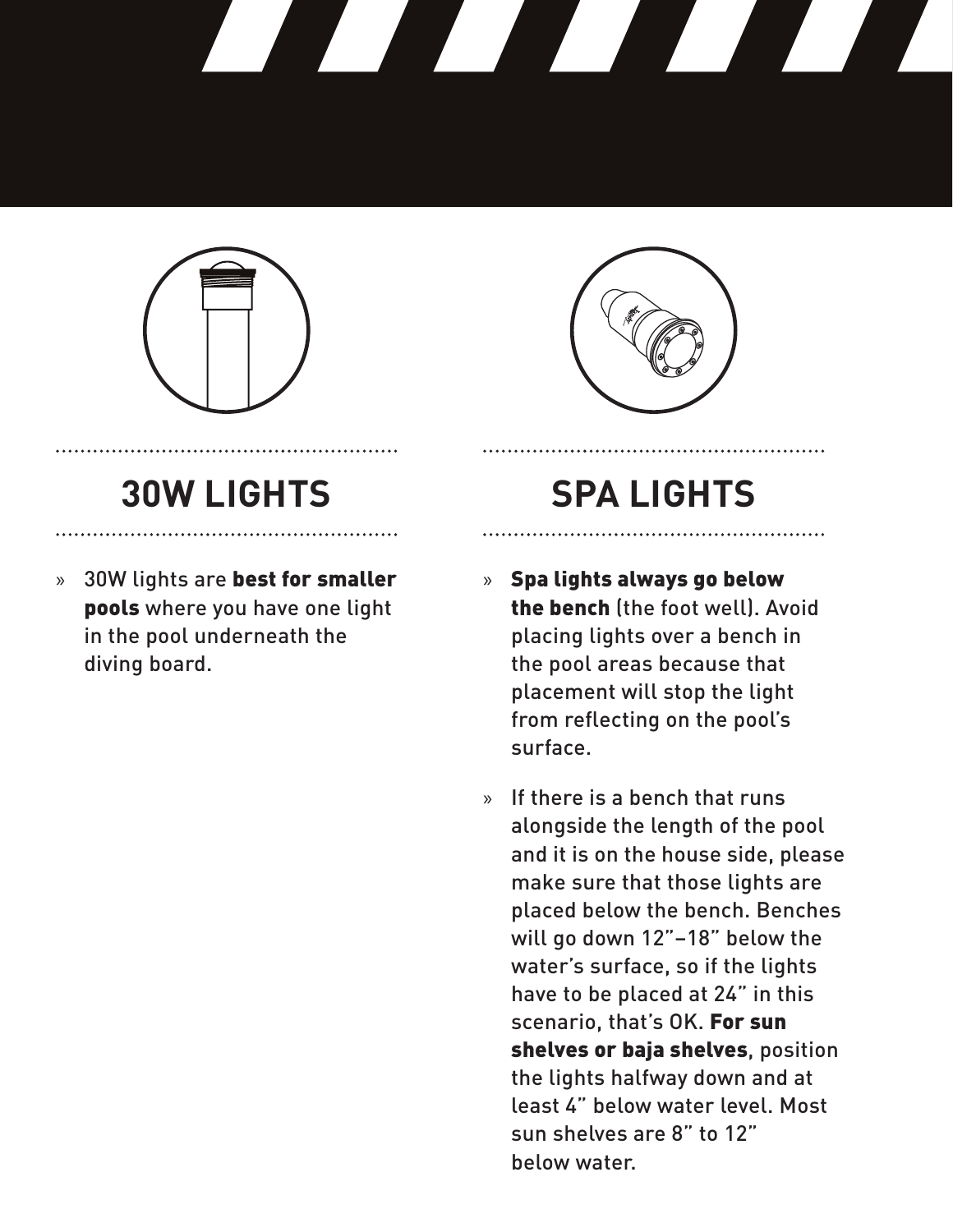### **4. RECOMMENDED APPLICATIONS** Continued



### TECHNICAL DETAILS

### **Description**

### RGBW Watercolors

Jandy® Pro Series Nine Fixed Colors & Five Color Shows For use with Jandy Automation

### **White**

Jandy Pro Series White-Only lights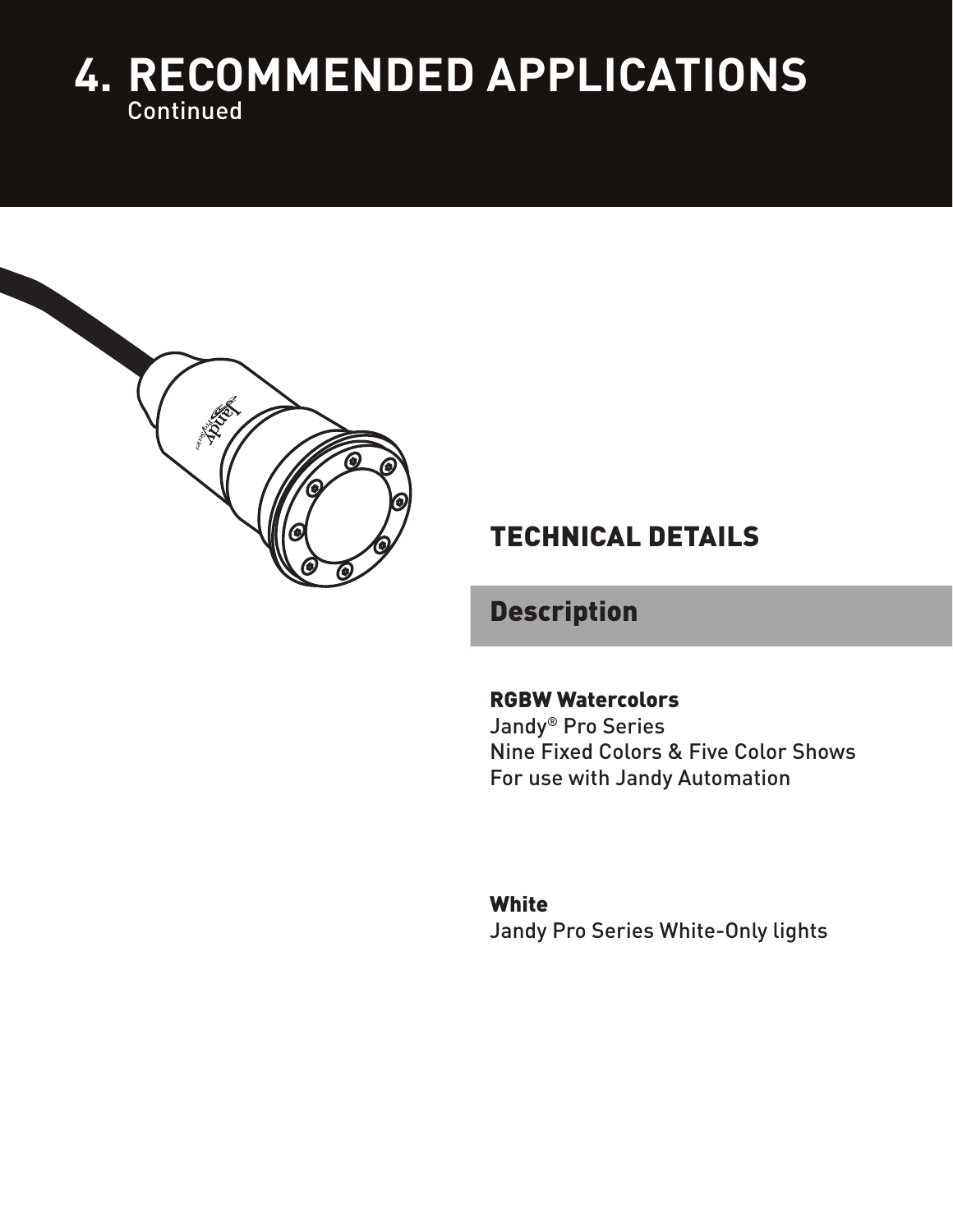| <b>Power (Watts)</b> | 50' Cord          | <b>100' Cord</b>  | <b>150' Cord</b>  |
|----------------------|-------------------|-------------------|-------------------|
| 9                    | <b>JLU4C9W50</b>  | <b>JLU4C9W100</b> | <b>JLU4C9W150</b> |
| 20                   | <b>JLU4C20W50</b> | JLU4C20W100       | JLU4C20W150       |
| 30                   | <b>JLU4C30W50</b> | JLU4C30W100       | JLU4C30W150       |
| O                    | JLUW9W50          | <b>JLUW9W100</b>  | <b>JLUW9W150</b>  |
| 20                   | JLUW20W50         | JLUW20W100        | JLUW20W150        |
| 30                   | JLUW30W50         | JLUW30W100        | JLUW30W150        |

Questions? Please call tech support at (800) 822-7933.